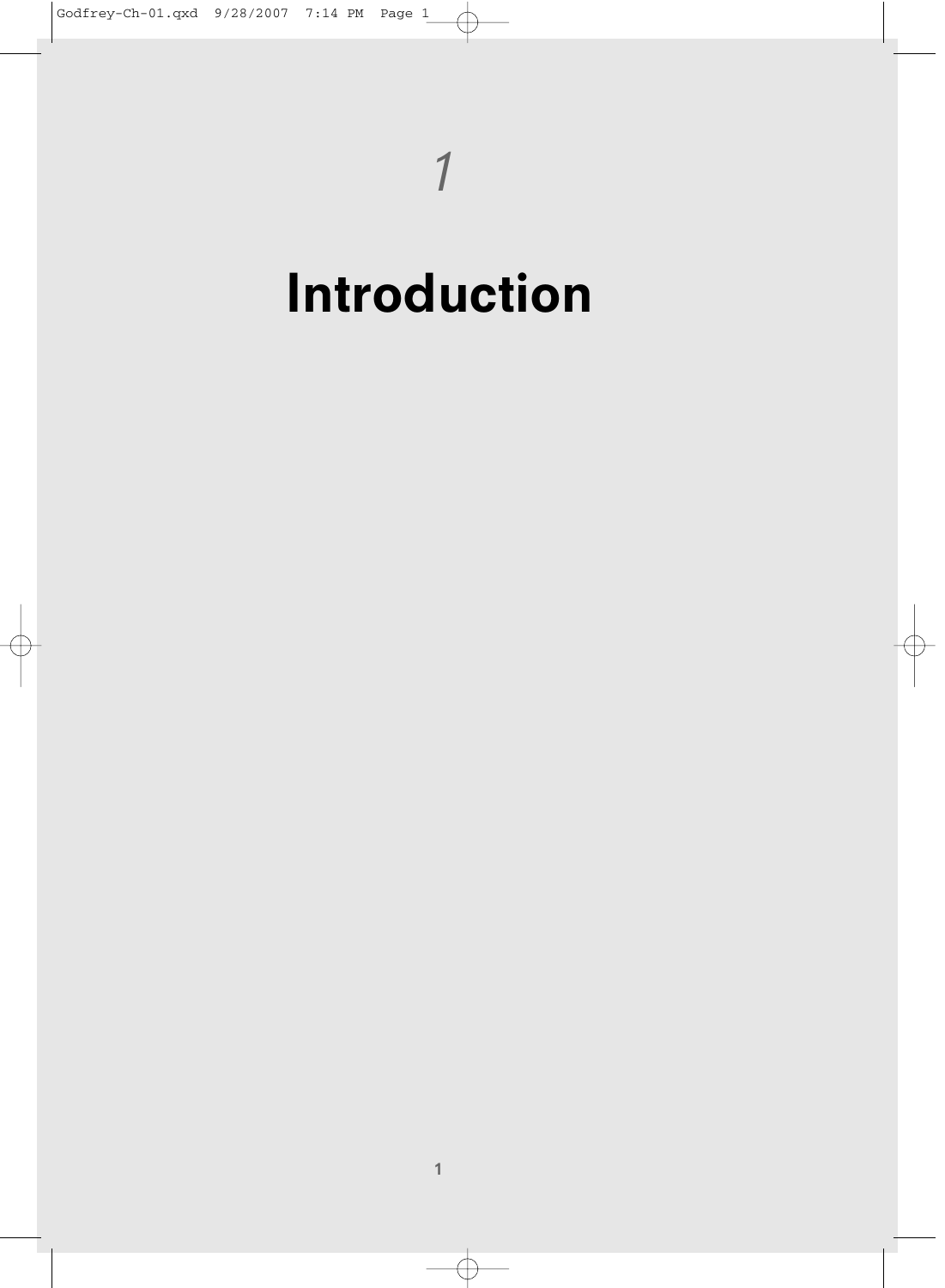**HISTORY & CRIME**

Why write this book? We like the popular metaphor of 'the elephant in the room' – a large issue which nobody mentions even though it is difficult to ignore. In criminology and crime history we appear to have two elephants in a very small room which both ignore each other. This volume intends to explore the relationship (mainly in Chapter 2) and to explore some areas where historical study can offer much to criminological understanding, and vice versa.

This book could have chosen any number of topics to explore. Each of the topics we finally selected will illustrate the utility of combining criminological and historical knowledge, but there are many others that would be equally valid that we have left unexplored for reasons of space. We have in fact limited ourselves to six subjects which meet most if not all of the following criteria:

- The topics are (hopefully) interesting and entertaining as self-contained enquiries.
- They are perennial criminological concerns which have not benefited from a dialogue between historians and criminologists, i.e. the construction and validity of criminal statistics (Chapter 3) or the history of surveillance (Chapter 7).
- The topics have been prematurely consigned to the dustbin of history, i.e. the local control and governance of the police (Chapter 4); the problem of mass incarceration and the possibilities of decarceration (Chapter 8).
- They are 'live topics' in that they are currently perceived as important criminological topics – street crime, public disorder, immigration (Chapters 5 and 6).

The book is meant to be accessible to a wide range of people: undergraduates and postgraduates; academic experts working at the intersection of crime history/ criminology; or those with a general interest. To that end we have devised a clear structure, with further reading for those who want to deepen their interest, and suggestions for study questions.

Following this introduction, in Chapter 1 we attempt to describe the separate developments of crime history and criminology, and how they have overlapped and converged in recent years. The chapter presents a chronology which can be found in the standard textbooks, but raises some contentious questions about who and what has been included under the auspices of history and what has ruled in and ruled out of the discipline of criminology. Subsequent chapters then explore the contribution that historical perspectives can make to modern criminological studies, and pressing issues of crime, policing, surveillance and punishment in the twenty-first century.

Chapter 3 interrogates the reasons why criminal statistics were originally compiled and the uses to which they were put. Positivistic, interactionist and pessimistic approaches to crime statistics are discussed. Each of those perspectives has a view on the accuracy, validity and possible manipulations of crime numbers and crime rates. The chapter concludes by insisting that taking a longer perspective on the collection of crime data can inform us not so much about trends and amounts as the underlying rationales for collecting, collating and studying crime statistics.

**2**